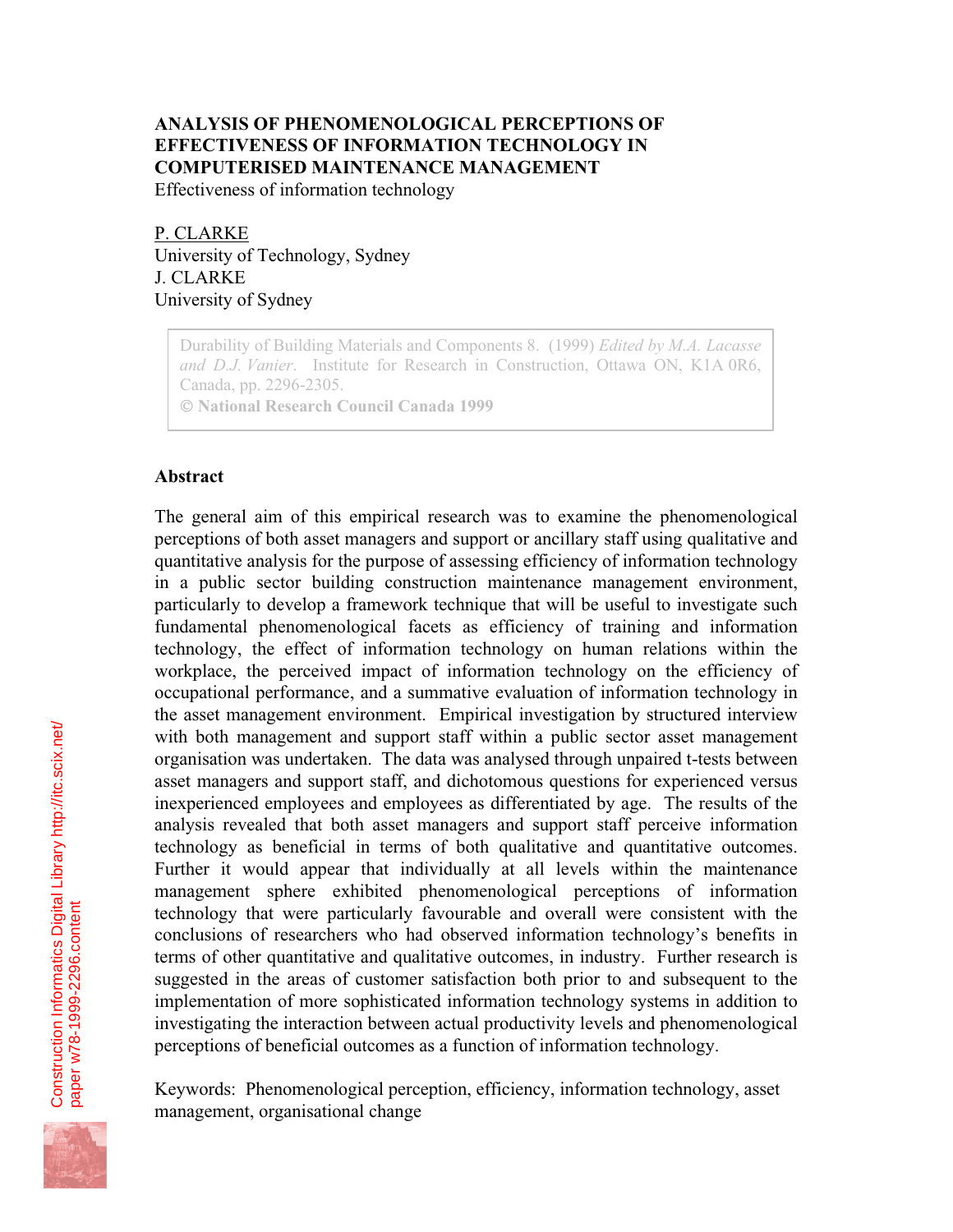### **1 Introduction**

Information technology is perceived by a multiplicity of researchers and practitioners within industry to be extremely useful in terms of increasing both quantitative and qualitative outcome factors (Mathews, 1994). It has been identified by Mathews as the fifth paradigm shift in the industrial revolution. "Information technology is having pervasive effects throughout the economy that are entirely analogous to the previous paradigm shift" (Mathews, 1994, p.84). This paradigm shift has resulted in the transformation of a plethora of existing organisations within the building construction industry. Mathews purports most programs of organisational change end up as failures. Accordingly this study focuses upon one evaluative aspect of information technology's implementation, namely,the phenomenological perspectives of both asset managers and support staff in terms of both qualitative and quantitative outcomes. More specifically this attitudinal research evaluated phenomenological perceptions with regard to computerised maintenance management in a large public building construction industry organisation in a number of diverse areas which have been demonstrated to be potential influences of both qualitative and quantitative output.

Additionally the research investigated managers versus support staff's attitudinal evaluations of information technology as this area is considered to be under researched, within the building and construction industry literature. Experience with the use of information technology in the building construction industry was also examined as a function of individual's phenomenological perceptions of information technology.

The initial fundamental area of importance investigated within the present research is that of information technology's effects upon human relations within the workplace for both asset managers and support or ancillary staff. Lansbury purported that in order to optimise information technology's benefits for management and support staff alike effective planning, consultation and implementation by management in co-operation with other employees is necessary (Lansbury, 1986). Australian Science and Technology Council's Report on "New Office Technology" (1986, vol 3, p.67) observed "the immediate office effects of the technology were judged more beneficial more frequently than were the broader 'organisational' effects". However this report focuses more on the quantitative output as apposed to information technology's effects on qualitative human relations. Areas examined within the context of this research include an investigation of information sharing between employees within the workplace, perceived level of control in completing duties, feelings toward information technology, fear of being made redundant and the perceived impact of information technology on chances of promotion. Gately, in an investigation of banking, retailing and data processing suggested a polarisation of skills levels would occur, as a result of the implementation of information technology (Gately, 1984). These observations could have a potential impact upon morale within the building construction industry also, if the results were generalised. Chishti, Martin and Jacoby claim, in a study of information technology's effects on a diverse range of Australian companies, that a "negative effect on the mental health and morale of employees was reported by a noticeable percentage of respondents"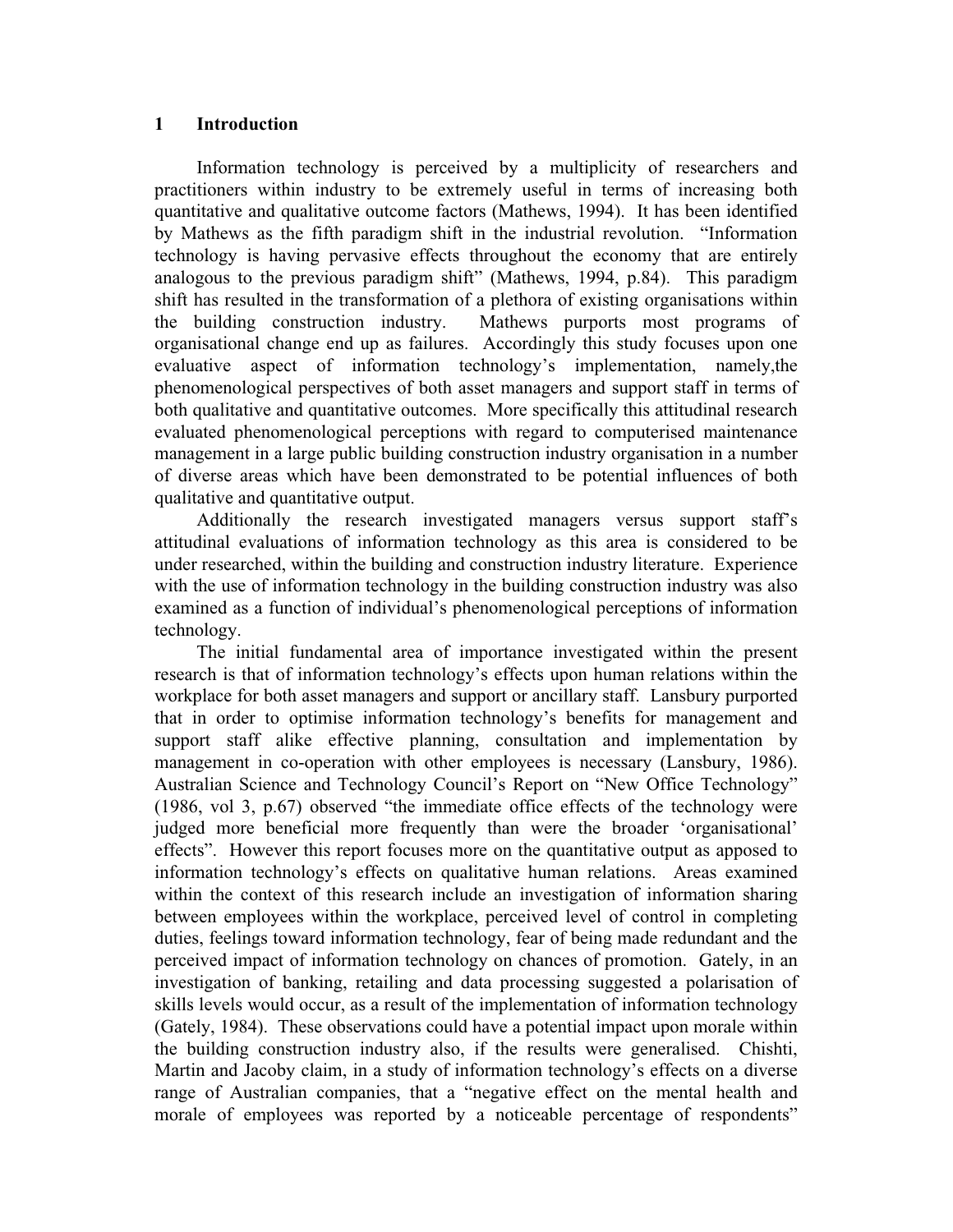(Chishti, et al, 1997, p.11). This is argued to support 'resistance to change' theories as organisational change may force members to move from their comfort zone and may impact on their mental health (Lansbury, 1983).

The second area of investigation concerns both asset managers and support staff's perceptions of adequacy of training in the use of information technology. Bodi states that "there is a gap in the training market in terms of providing a conceptual understanding of systems and how to use them for the organisations benefit" (Bodi, 1987, p.7). Obviously within the building construction industry there is a need to adequately train employees in the use of new information technology developments. Coleman and Joseph argue that Australian history at present does not have a high commitment to training, instead educational institutions are criticised for their failings in this area (Coleman and Joseph, 1986). Inadequate training or problems in handling job changes may interact with human-computer interface issues and visa versa, Bodi states that "A poor interface may undermine an otherwise well designed job" (Bodi, 1987, p.13). Hence the study aimed to investigate manager verses support staff's phenomenological perceptions of sufficiency of training, effective forms of training and adequacy of training in terms of new information technology developments.

The final area of investigation was that of examining whether or not a difference existed between management and support staff in terms of phenomenological perceptions of both the quality and quantity of output. Staff perceptions of quality of output, quality of customer service and quantity of output in relation to information technology were analysed.

In summary, each of these areas is crucial to an understanding of an individual's phenomenological perceptions of the relationship between information technology and qualitative and quantitative output. From this study it was anticipated that other research topics would become apparent, leading to an investigation of fundamentally important areas of the building and construction industry with regard to information technology.

### **2 Method**

### **2.1 Subjects**

Participants in the study include seventeen management staff and an equal number of support staff, identified through occupational duties (N=34). Participants were screened for age and occupational experience within a computerised maintenance management environment.

### **2.2 Materials**

Materials used within the study include a questionnaire designed by the researchers. The questionnaire examined training, human relations and occupational performance as a function of information technology, utilising both a Likert type scale in addition to dichotomous response and short answer type questions.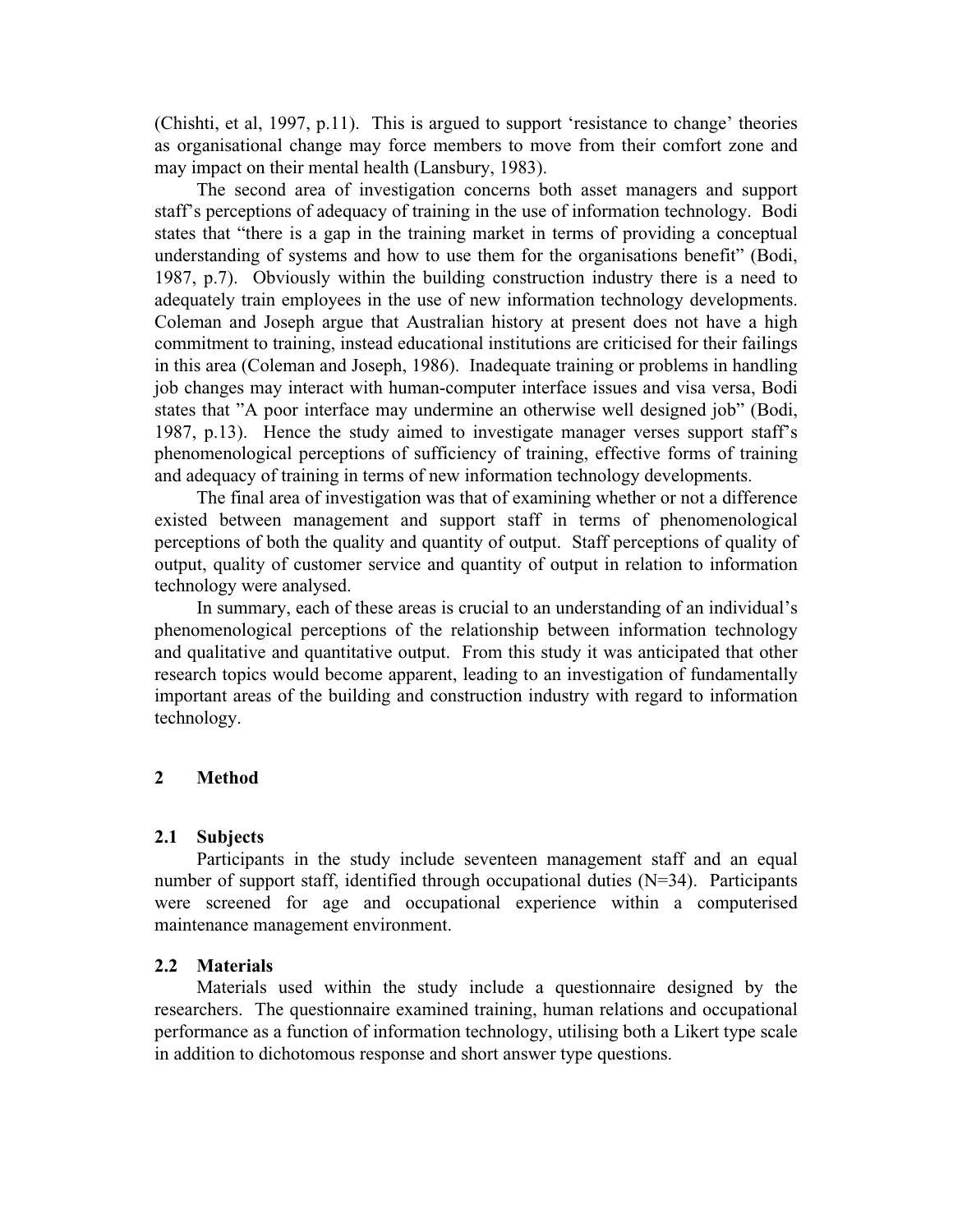### **2.3 Procedure**

Participants were instructed to complete the questionnaire individually, followed by a structured interview, administered by one of the two researchers.

## **2.4 Results**

Data was analysed utilising the unpaired t-test procedure, with independent statistical analyses being conducted to control the type one error rate at 0.05. The initial area to be investigated was the differences between management and support staff's perceptions of training in relation to information technology. It was observed that a significant difference existed between management and support staff's level of satisfaction and training for existing information technology  $(t=2.811,p,0.05)$ , with a higher mean score observed for the management as opposed to the support staff, where a higher score is indicative of a greater level of satisfaction (see fig 1). Additionally, a significant difference was also observed between these two groups for satisfaction with training for new information technology implementations as they occur ( $t=2.837$ ,  $p<0.05$ ), with a similar direction of results to those reported for the previous analysis (see fig 2). It was also observed that averaged across management and support staff , 88.2% of subjects utilised new information technology introduced in the work place, as opposed to 11.2% who did not. However, once again averaged across subject groups, 64.7% felt they were not keeping up with new information technology developments, whilst 35.3% believed they were.



**Fig. 1: Satisfaction with training for existing I.T**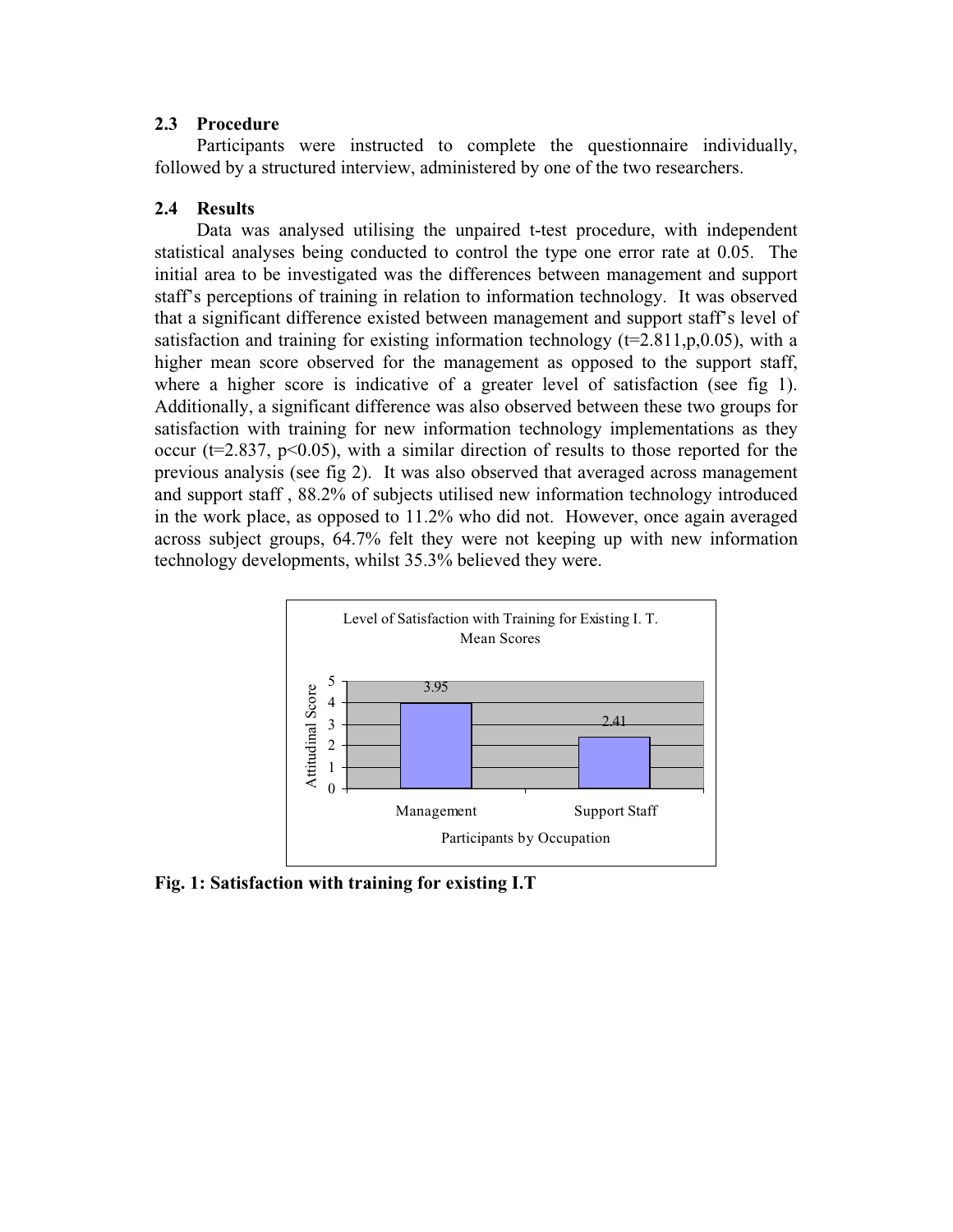

### **Fig. 2: Satisfaction with training for new I.T**

The second area of investigation concerned that of human relations as a function of information technology, once again contrasting management versus support staff's phenomenological perceptions. The initial questions to be analysed concerned morale, with a significant difference being observed for the two groups perceptions of information technology's effects on office morale ( $t=2.25$ ,  $p<0.05$ ). Mean scores for managers were significantly greater than those observed for support staff, with higher scores evidencing greater satisfaction (see fig 3). A similar direction of results was observed for perceived control in occupational performance derived from information technology, with managers believing they had more control than support staff (see fig 4). This difference was also statistically significant ( $t=2.604$ ,  $p<0.05$ ). Finally, a highly significant statistical difference was observed between the two groups fear of redundancy as a result of information technology ( $t=4.243$ ,  $p<0.05$ ), with managers mean scores higher than support staff's, where high scores indicate a low level of fear of redundancy (see fig 5).



**Fig. 3 Satisfaction with office morale**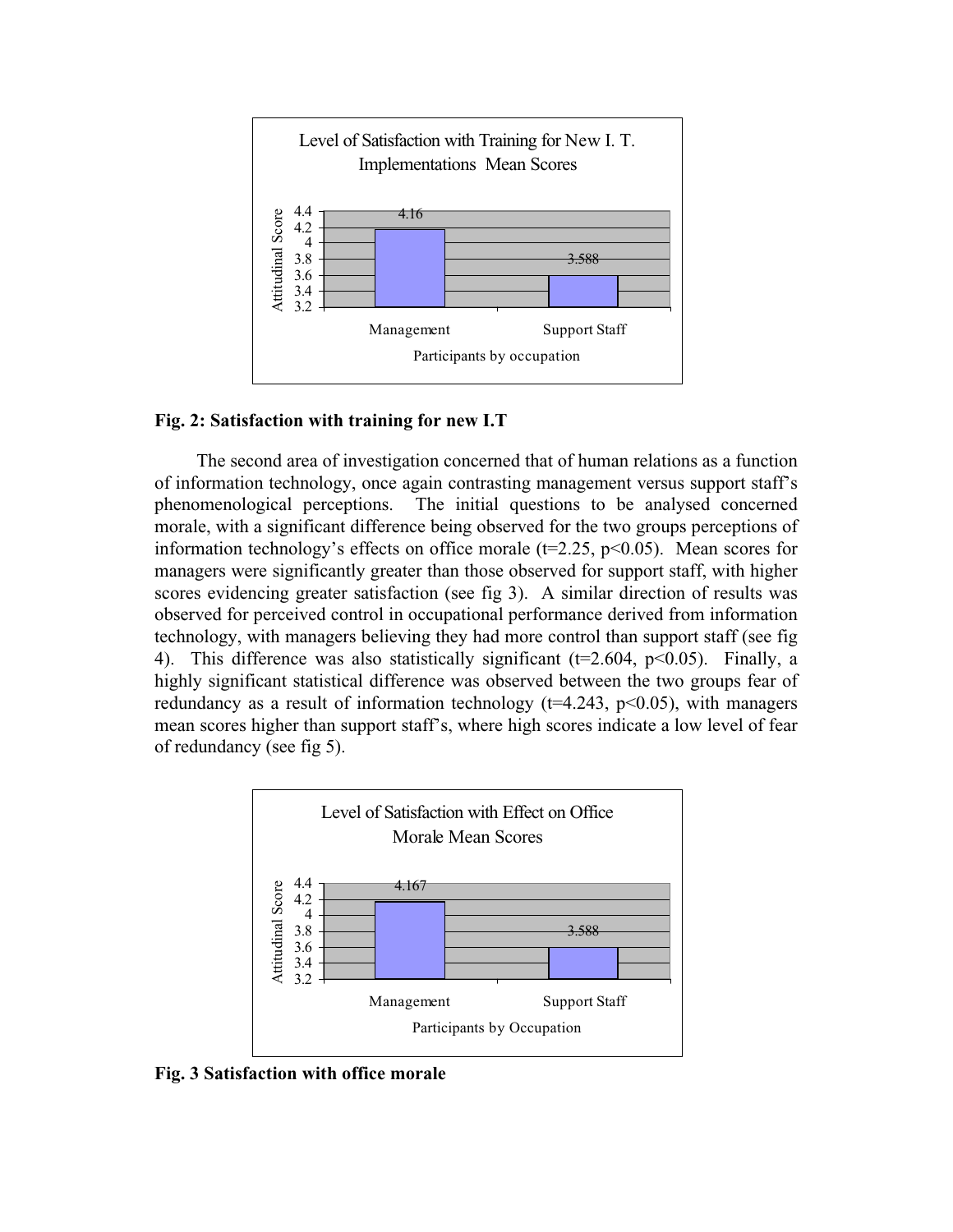

**Fig. 4: Level of perceived control**



**Fig. 5: Level of perceived anxiety concerning redundancy**

The final analyses conducted utilising the t-test procedure involved differences in both groups perceptions of quality and quantity of service provided as a function of information technology. A statistically significant difference was observed between the two groups perceptions of quality of service provided as a result of information technology ( $t=2.135$ ,  $p<0.05$ ), with support staff demonstrating a lower mean score than management, where a low score is indicative of a perception of poorer quality of service being provided (see fig 6). In an analysis of quantitative output as a result of information technology, no significant difference was observed between management and support staff mean scores ( $t=1.525$ ,  $p>0.05$ ) (see fig 7).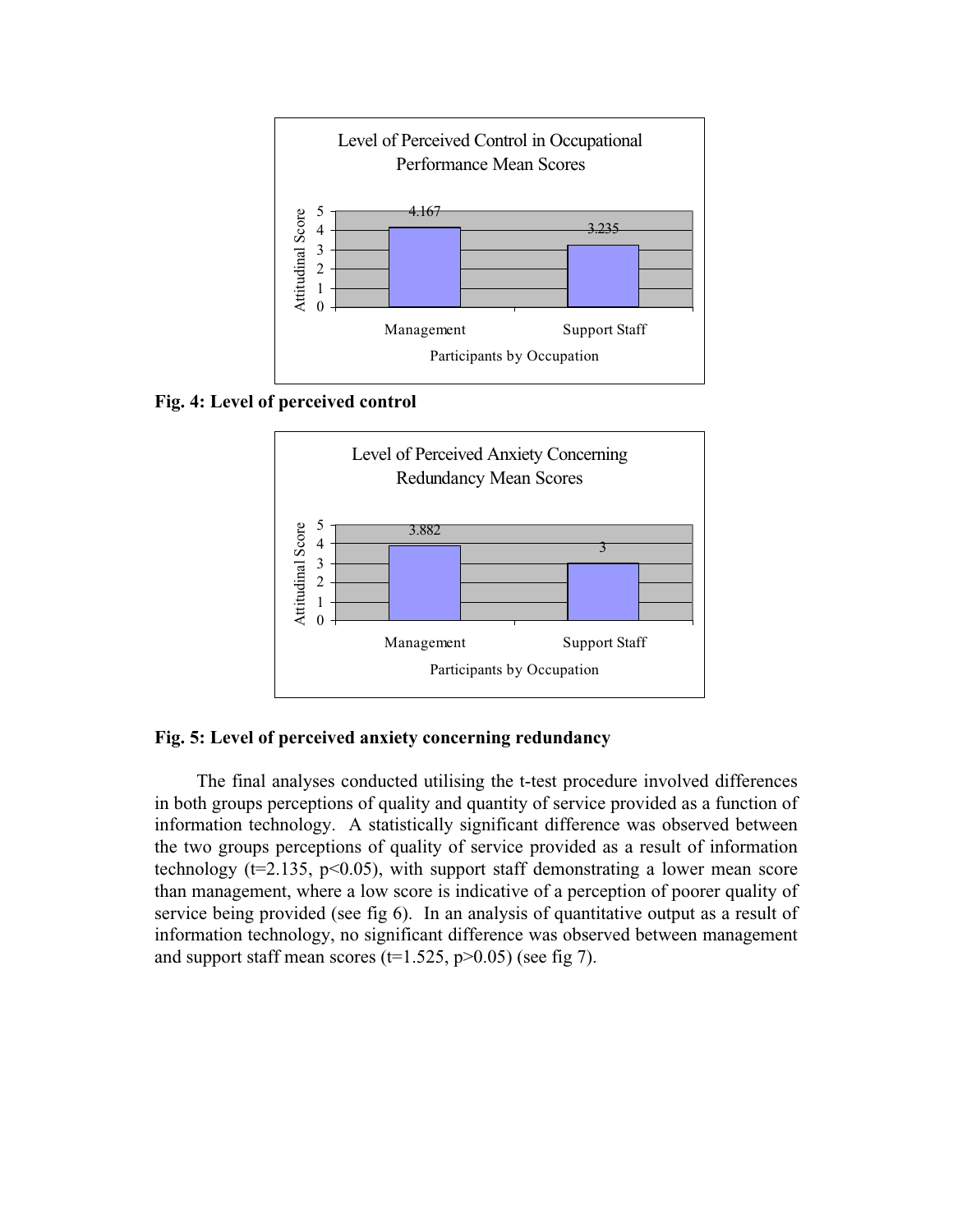

**Fig. 6: Level of perceived quality of service**



### **Fig. 7: Level of perceived output**

Finally, in a dichotomous choice question evaluating information technology overall, averaged across both management and support staff, 82.3% reported they would use information technology over the old methods utilised, whilst 70.5% reported that they favoured the use of and introduction of further information technology within their workplace in the future. Exploratory investigation also took place with regard to the overall evaluation of information technology with regard to age of subjects, in addition to the years of experience of subjects being examined. It was observed that 60% of the older group of subjects favoured the use of information technology as opposed to 71.2% of younger subjects, while 50% of older subjects were in favour of the use of information technology in the future within the workplace as compared to 85.7% of younger subjects, where old refers to 40 years of age or greater.

With regard to years of professional experience, 63.2% of experienced subjects reported they were in favour of utilising information technology, as opposed to 73.3%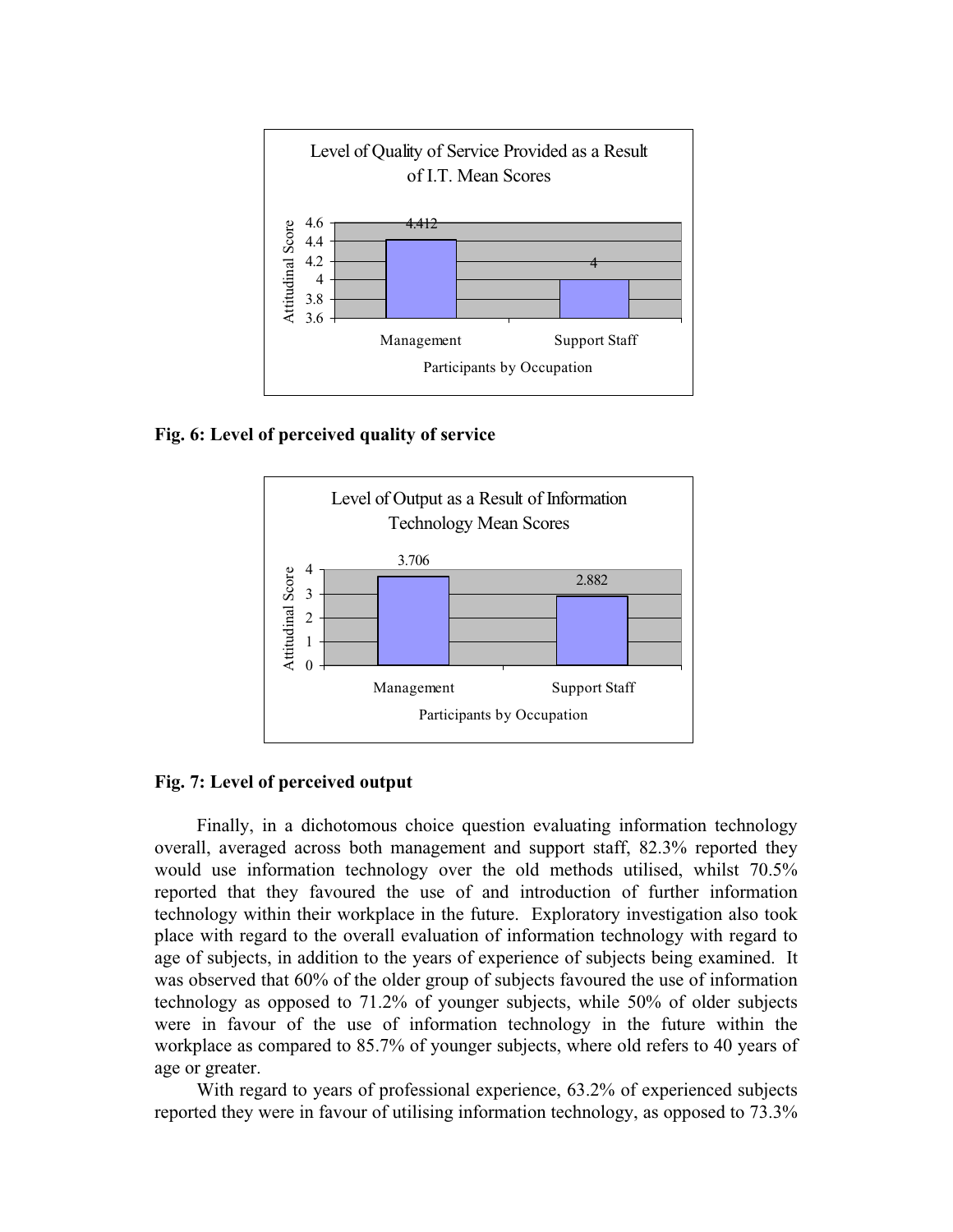of less experienced subjects, where experienced refers to 10 years of experience or greater. While 57.9% of experienced subjects claimed they were in favour of the use of information technology and the further introduction of new information technology developments as opposed to 66% of their less experienced co-workers. All of the above analyses were averaged across management and support staff, with an investigation of their interaction envisaged in future research.

### **3 Discussion**

Within the present empirical investigation a plethora of interesting results were observed, largely conforming with the theoretical hypotheses derived from previous research. However, the existent differences observed between ancillary staff and management's phenomenological perceptions of efficiency of training and information technology, the effect of information technology on human relations within the workplace and the perceived quality of output warrant further investigation as this could be an area of importance in terms of increasing the overall efficiency of information technology, through garnering support and satisfaction with information technology, from support staff in addition to management. A great deal of further research and investigation in the field is necessary within this area.

The initial area investigated involved the perceptions of both managerial and support staff toward training levels and information technology within a computerised maintenance management environment. It was observed that while mean scores were reasonably high for both groups on a Likert type scale, indicating to some extent satisfaction with training, a significant difference was observed between the two groups. The management group reported a higher level of satisfaction than did the support staff group. This could be an area of some concern, as the morale of the support staff may be affected, potentially resulting in lower levels of both quantitative and qualitative output. It is considered that this is an area that needs extensive further research in an endeavour to ascertain initially whether training levels truly are satisfactory, and secondly whether staff perceptions of training inadequacy are related to output levels. As outlined earlier a diversity of theoreticians have identified the importance of training in terms of maximising the qualitative and quantitative efficiency of information technology, in addition to postulating existent training is to some extent inadequate in terms of both current information technology in addition to training on new innovations in the area which are introduced within various workplaces. However little research has been conducted within the area in the building construction industry, and particularly within computerised maintenance management areas.

The second area to be investigated within the study involved the effects of information technology on support versus managerial staff's phenomenological perceptions of human relations within the workplace. Similar to the last area of investigation, a significant difference was observed between these two groups perceptions of the effect of information technology within this area. This disparity of opinion is interesting in that it may also have some significant effect on the level of production of support staff within the workplace, which could potentially be rectified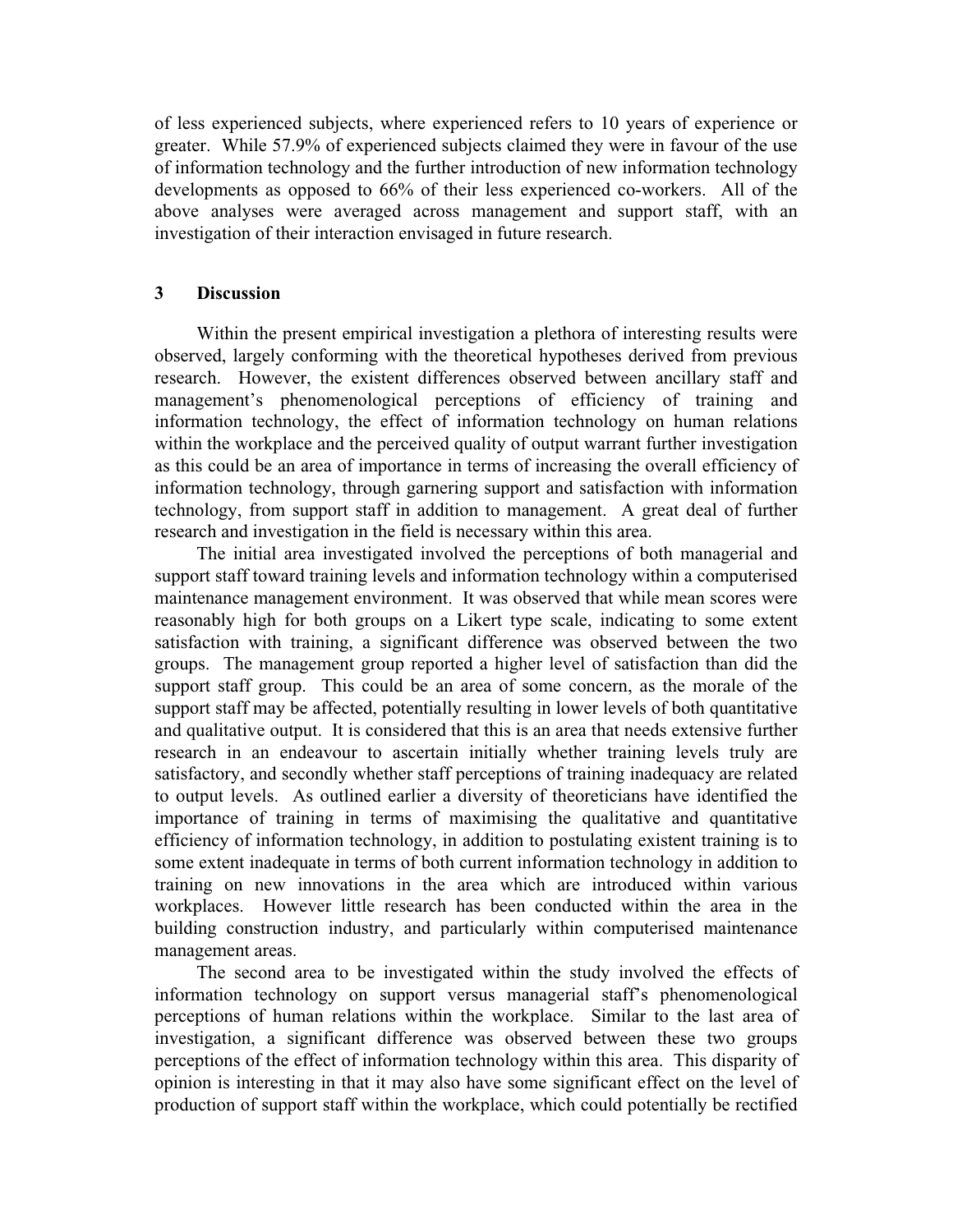by making the workplace more 'human friendly'. Previous researchers have observed that low morale in the office is correlated with a diversity of problems ranging from poorer productivity to instances of mental illness (Chishti et al, 1994).

Finally the results would indicate that managers feel that information technology results in superior qualitative output, in contrast to support staff's beliefs. This result corresponds with those observed in previous analyses in which management displayed a more favourable phenomenological perspective than support staff toward information technology overall within the workplace. However the lack of any significant difference in attitudes towards quantitative output is interesting in that it would suggest that while support staff do not necessarily like all of the effects of information technology, they still acknowledge that it enables them to produce a greater output than if they were utilising traditional methods. This result could be particularly useful in terms of illustrating that further education and training may be useful in order to gain complete acceptance of information technology by support staff, following which both qualitative and quantitative output could be monitored.

The examination of age and years of experience in relation to information technology also provided interesting directions of results, but it is acknowledged within this study that further and more extensive examination of these areas is necessary, employing a more rigorous quantitative method than dichotomous answer type questions. Future research would be required to explore, more fully, the areas identified within the present study. It must also be recognised that further research in a plethora of diverse areas could also be undertaken. Including the investigation of such facets as looking at customer satisfaction in the building construction industry and its interaction with information technology, and as previously mentioned the degree of interaction between phenomenological perceptions and actual productivity as a function of information technology.

In conclusion, it must be recognised that while both support staff and management perceptions of information technology were reasonably high in terms of training, human relations and overall qualitative and quantitative output, a significant difference was evident between these two groups, in terms of satisfaction with information technology on the whole. While the high degree of satisfaction concurs with a multiplicity of previous researchers findings, the differences between the groups warrants further investigation to ascertain a more comprehensive understanding of the exact state of affairs within the building construction maintenance management sphere.

### **4 References**

- Australian Science and Technology Council (1986) *New office technology*, Australian Government Publishing Service, Volume 3 (Survey Report), Canberra, Australia
- Bodi, A. (1987) *Information technology in Australia: challenges for management*, Management Paper, Graduate School of Management, Monash University, Melbourne, Australia